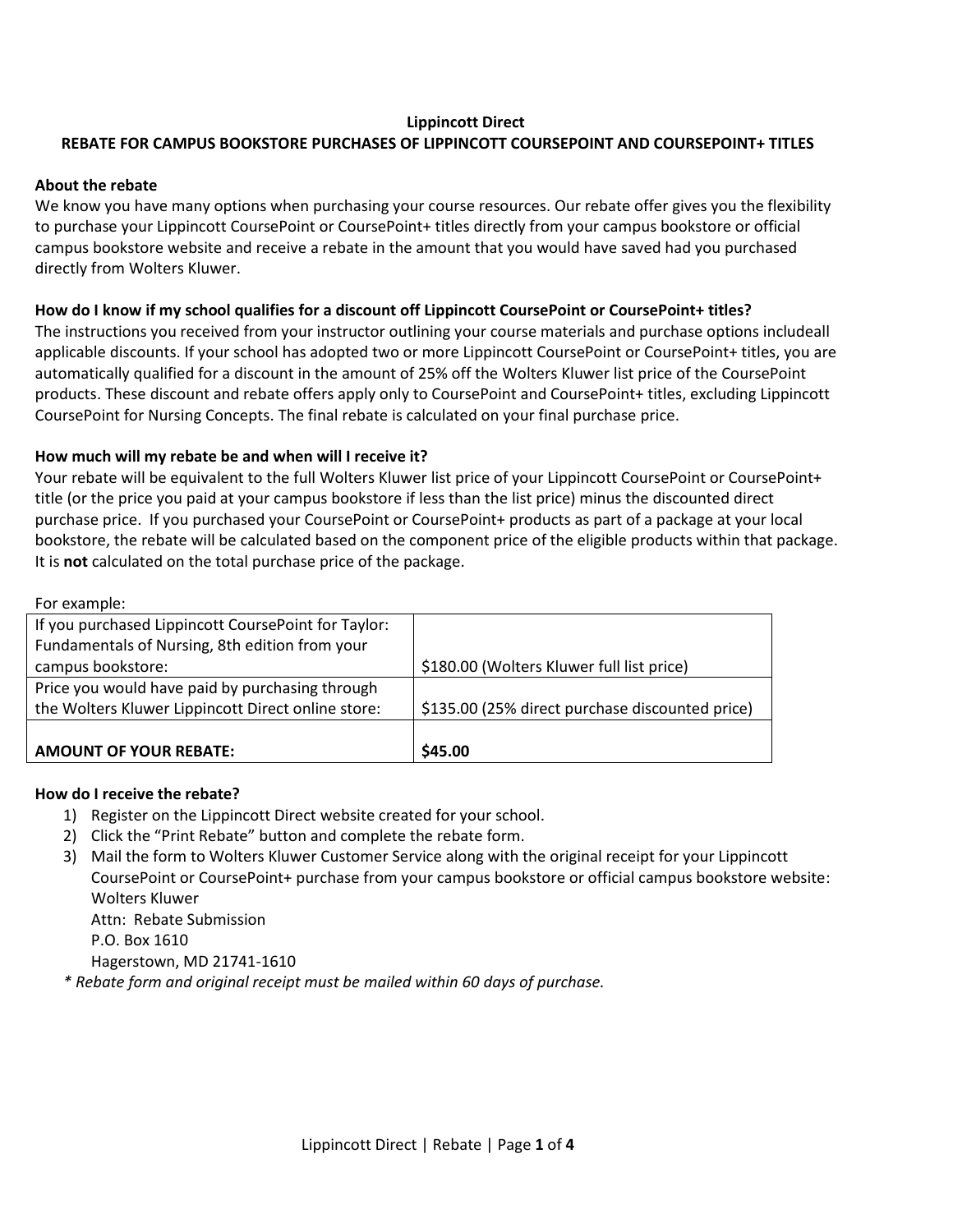## **Lippincott Direct**

### **REBATE FOR CAMPUS BOOKSTORE PURCHASES OF LIPPINCOTT COURSEPOINT AND COURSEPOINT+ TITLES**

#### **Additional rebate information**

- Offer only valid in the United States, Canada, and the territory of Puerto Rico.
- Rebate valid for qualifying Wolters Kluwer digital products adopted by your college. The list of qualifying products subject to this rebate offer will be reflected on your school's Lippincott Direct online store. Print textbooks, eBook access codes, Lippincott CoursePoint for Nursing Concepts, and any other products not listed as qualifying products are excluded from this rebate offer.
- You will receive a rebate up to 25% of the Wolters Kluwer recommended list price of qualifying products purchased at your college bookstore or via its official website. If you paid less than the Wolters Kluwer recommended list price, your rebate amount will be adjusted accordingly.
- Rebates are valid only for qualifying purchases through your college bookstore or its official website. The rebate offer is not valid for purchases made at other retail locations or online resellers.
- **Rebates forms must be post-marked within 60 days of the purchase date as listed on the original receipt. Rebate forms submitted after 60 days will be rejected.**
- **Incomplete rebate claim forms will be rejected.**
- **Your rebate claim form must include your original bookstore receipt. Photo copies or other reproduced versions of the original bookstore receipts will be rejected.**
- **If you purchased your CoursePoint or CoursePoint+ products as part of a package at your local bookstore, please include the original receipt with the package pricing or title with your rebate submission.**
- **Receipts for purchases made online must include your unaltered full name and email address.**
- For each purchase, only one rebate per eligible product is allowed. You are responsible for any applicable taxes. Please allow up to **ten weeks** from the date you mailed your rebate submission to receive your rebate. The rebate will be mailed to the address provided on the rebate claim form. Lost, late, misdirected, torn, mutilated, incomplete, invalid, damaged, postage due, or illegible claims are not the responsibility of Wolters Kluwer and will not be eligible for the rebate.
- For questions regarding the status of your rebate claim, you can call 800-638-3030. Wolters Kluwer reserves the right to change the terms of this offer or suspend this offer at any time. Offer not subject to terms or claims of individual retailers or any other reseller. Offer not valid with any other promotional discount. All obligations of Wolters Kluwer will be discharged by issuing the rebate and mailing it to the address you provide on the rebate claim form.

| <b>School Name:</b>     | <b>North Central Technical College</b> |
|-------------------------|----------------------------------------|
| <b>School ID:</b>       | N/A                                    |
| <b>Your Name:</b>       |                                        |
| Email:                  |                                        |
| <b>Mailing Address:</b> |                                        |
| City, State, Zip:       |                                        |
| <b>Phone Number:</b>    |                                        |

#### **REBATE FORM**

**Please use the grid below as a guide for calculating your rebate. Please note that your rebate will be equivalent to the full Wolters Kluwer list price of your Lippincott CoursePoint or CoursePoint+ title (or the price you paid at your campus bookstore if less than the list price) minus the discounted direct purchase price. If your purchase was made as part of a package, please do not fill out the grid as we will calculate your rebate for you based on the price of the CoursePoint or CoursePoint+ products within the package.**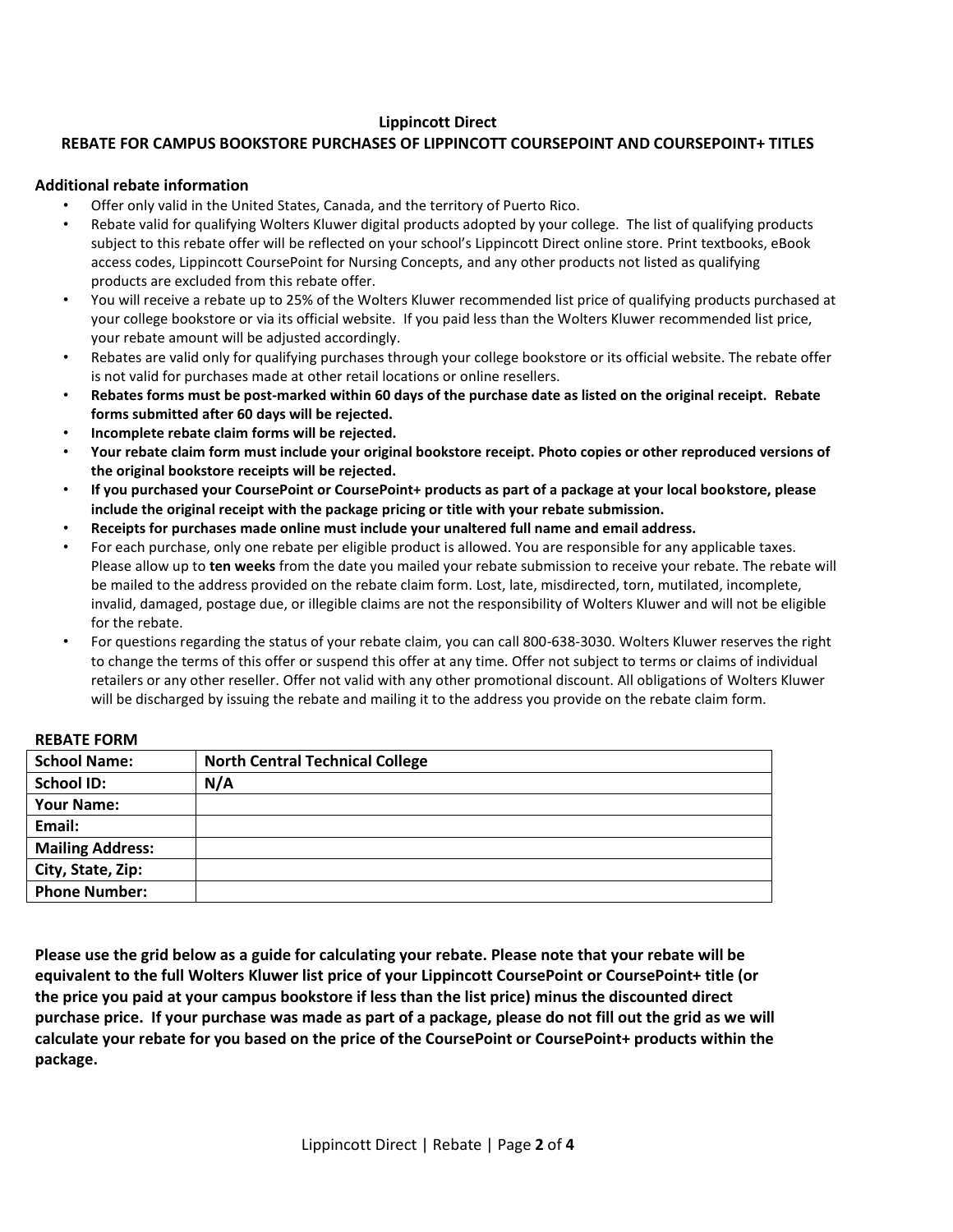**Please note: You will need to print the rebate and fill in the grid with the information from your original receipt. Pages 2 and 3 of this document must be mailed in to qualify for the rebate.**